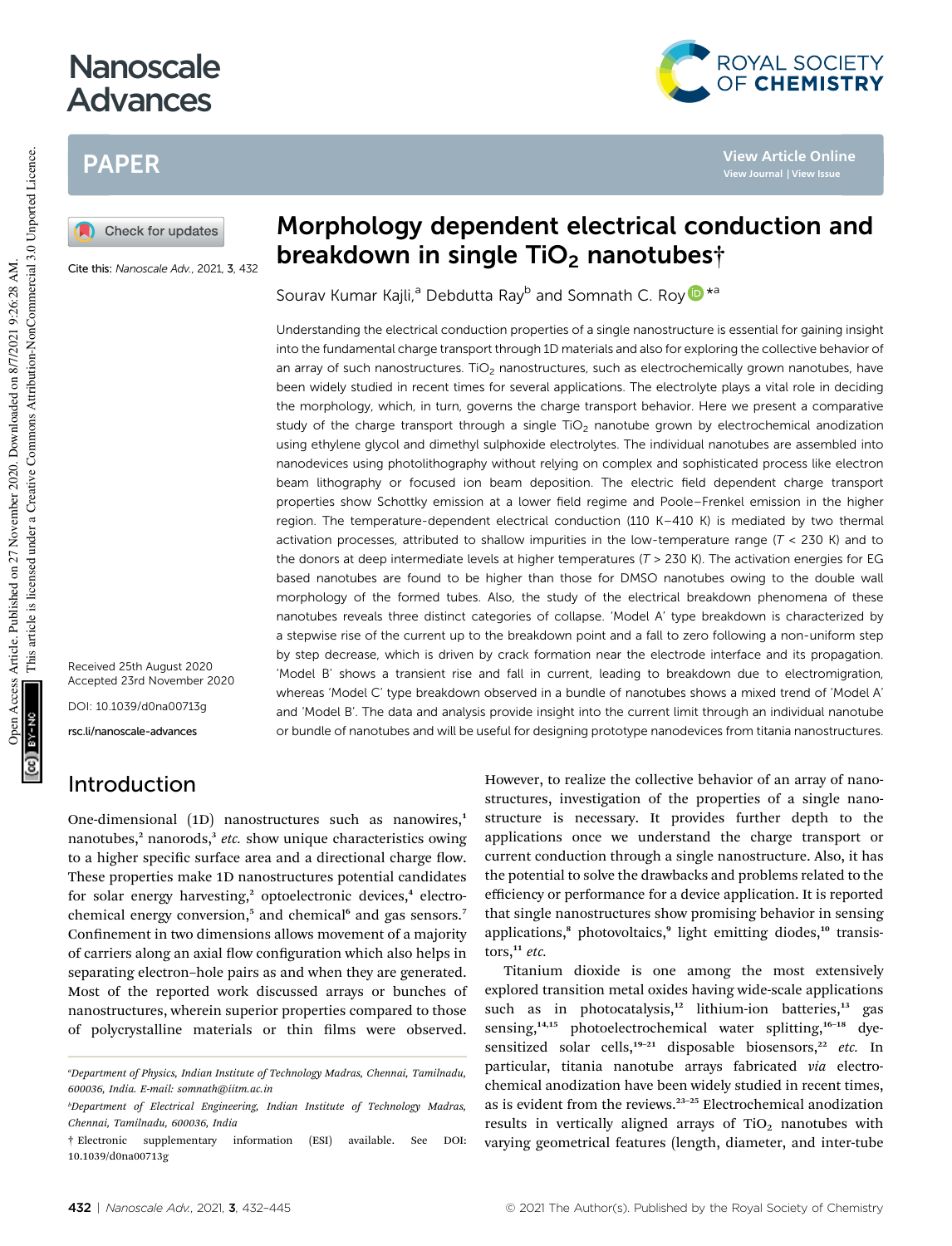separation) and surface morphologies depending on the synthesis conditions. Although electrical devices are fabricated using two-point contact at the upper and lower end of the nanotube arrays, estimating charge transport in a single nanotube becomes difficult due to impurities or debris stuck on the pores or the inter-tubular spaces and inter-wall contacts. Literature reports suggest that a few studies have been performed to identify the electrical characteristics of single  $TiO<sub>2</sub>$ nanotubes under various conditions. Fàbrega et al.<sup>26</sup> reported photoconduction in low resistivity  $TiO<sub>2</sub>$  nanotubes fabricated using the DMSO electrolyte. They found that the charge carriers in these nanotubes recombine following the Hall–Shockley– Read mechanism of non-radiative recombination. Stiller *et al.*<sup>27</sup> studied electrical conduction in a single  $TiO<sub>2</sub>$  nanotube and concluded that the electrical conduction is governed by the Mott variable range hopping mechanism. They also carried out impedance spectroscopy which revealed the dominance of grain cores in deciding the impedance characteristics. Hattori *et al.*<sup>28</sup> compared the electrical transport behavior of single anatase and rutile  $TiO<sub>2</sub>$  nanotubes and showed that the charge conduction follows a metal–semiconductor–metal model with the presence of a Schottky junction. Lee *et al.*<sup>29</sup> carried out electrical conductivity studies on single  $TiO<sub>2</sub>$  nanotubes using Pt interconnections made by e-beam and ion beam assisted deposition. They found that there exist about two orders of

temperature n–p transition in single  $TiO<sub>2</sub>$  nanotubes. In the electrochemical anodization process, the morphology of the resultant nanotubes signicantly depends on the electrolyte31,32 used. For example, tubes with differences in wall thickness or smooth or granular surfaces and compact or separated nanotube arrays are formed with variations in the electrolyte. Such morphological differences are likely to affect the electrical properties of individual nanotubes, which, in turn, influence the performance of the fabricated devices. So far, a comparative study on the influence of morphology on the electrical conduction/charge transport in single  $TiO<sub>2</sub>$  nanotubes has not been carried out. In this work, we present temperaturedependent electrical conduction studies on single  $TiO<sub>2</sub>$  nanotubes obtained by electrochemical anodization in NH4F/ethylene glycol (EGTNT) and dimethyl sulfoxide (DMSO)/HF (DMTNT) electrolytes. The use of EG and DMSO based electrolytes results in markedly different morphologies; for example, smooth and double-walled nanotubes (DWNT) in EG and rough, singlewalled nanotubes (SWNT) in DMSO. Further, the aim of the study is to understand how a single  $TiO<sub>2</sub>$  nanotube behaves under an applied bias and to what extent it is capable of withstanding the current flow. Although a majority of studies have been reported on the applications of  $TiO<sub>2</sub>$  nanotube arrays (bundles), there are also a few reports on the use of single nanotubes for applications such as biosensors, $33$  gas sensors, $34$ *etc.* The gas or any particular adsorbate to be sensed is adsorbed at the surface of the sensing materials. The semiconducting nature of the  $TiO<sub>2</sub>$  nanotube ensures heating of the surface under the application of a voltage through Joule heating. Because of the higher surface to volume ratio, even a small

magnitude of difference in resistance depending on the deposition technique. Recently, Brahmi *et al.*<sup>30</sup> reported lowcurrent can result in significant heating in the nanostructure, which, in turn, can tune the adsorption of the adsorbates in a favorable way. The single nanostructure such as the  $TiO<sub>2</sub>$ nanotube can therefore act as a low power consuming, selfheating sensor under a nominal bias. However, to further explore such applications, a thorough understanding of the charge transport and its dependence on morphology is essential.

So, we have analyzed the limit of compliance and onset of catastrophic failure (breaking of nanotubes due to Joule heating) in these individual  $TiO<sub>2</sub>$  nanotubes. The results provide a thorough insight into the electrical behavior and breakdown and also establish a platform for future device applications involving single  $TiO<sub>2</sub>$  nanotube devices.

### Experimental

### Materials and device fabrication

Electrochemical anodization was performed in a two-electrode cell consisting of a Ti foil anode and a Pt cathode. Anodization was implemented using two different electrolyte media, ethylene glycol (EG) and dimethyl sulfoxide (DMSO), to obtain nanotubes with two distinct morphologies. The EG based electrolyte comprises 0.25 wt%  $NH_4F$ , 2 ml DI water, and 98 ml ethylene glycol, while for DMSO, the electrolyte comprises 2 vol% HF and 98 vol% DMSO. The anodization was accomplished under potentiostatic conditions by applying 60 V for 4 hours and 50 V for 12 hours, respectively, for EG and DMSO based electrolytes. Afterward, the Ti foil samples containing vertically grown  $TiO<sub>2</sub>$  nanotubes were dried and annealed in a furnace at 450 °C in air for 2 hours. The crystallinity of EGTNT and DMTNT was characterized using a Rigaku smartlab X-ray diffractometer (Fig. S1 in the ESI†), and the surface morphologies of the nanotube (NT) arrays were observed using an FEI Inspect F50 scanning electron microscope (SEM). The SEM images in Fig. 1(a) and (b) show that the average pore diameters are about 104 nm and 149 nm for EGTNT and DMTNT, respectively. The diameters and wall thickness of the nanotubes were measured from the FESEM images using ImageJ software. Electrical contacts to individual nanotubes were fabricated by using photolithography, metallization, and the lift-off process. Prior to this, the anatase titania NTs were removed from the titanium substrate by ultrasonication in ethanol, and a resultant dispersion was obtained. A p-type Si wafer of size 3.5 cm  $\times$ 3.5 cm was used on which a 70 nm  $SiO<sub>2</sub>$  layer was grown as an insulator. The electrodes (5 nm Cr/35 nm Au) of sizes 100  $\mu$ m  $\times$ 100 µm were fabricated on the  $Si/SiO<sub>2</sub>$  substrate by photolithography, electron beam evaporation, and the lift-off process to obtain the final patterned substrate. The  $TiO<sub>2</sub>$  nanotubes were transferred by drop-casting 10  $\mu$ l of the dispersion (TiO<sub>2</sub>) NTs in ethanol) onto the patterned Si substrate. After depositing the NTs onto the array of electrodes, a high-resolution scanning electron microscope was used to locate single NTs that formed bridges between two electrodes, and the exact location was listed with the column and row numbers of the electrodes. This process is a simple, relatively inexpensive, and faster process for the fabrication of single nanotube devices compared to other sophisticated techniques like e-beam lithography and focused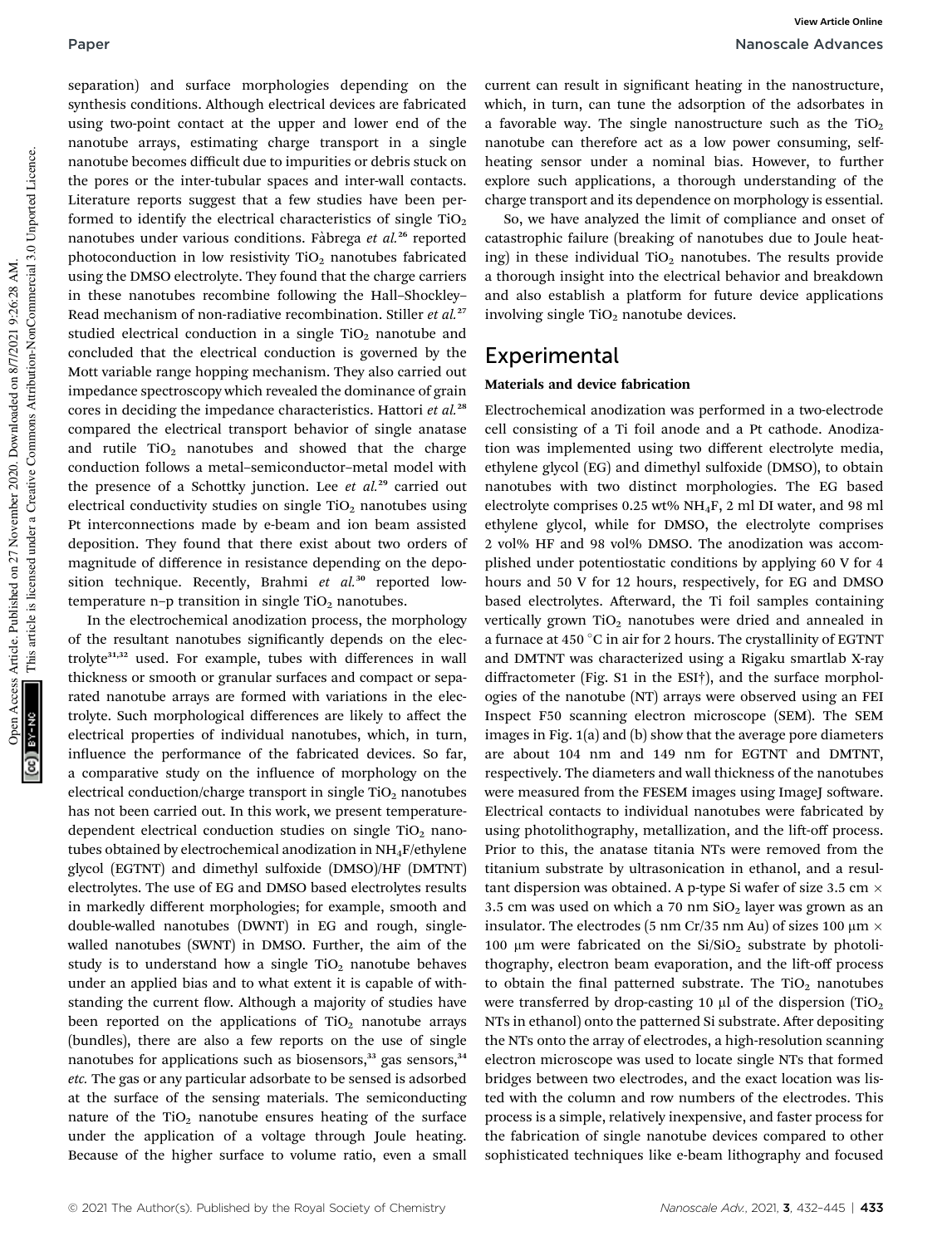

Fig. 1 FESEM image showing the top and side view (inset) of (a) EGTNT and (b) DMTNT and (c) and (d) show the individual TiO<sub>2</sub> nanotube devices of EGTNT and DMTNT, respectively, on Au electrodes on top of the SiO<sub>2</sub>/Si substrate.

ion beam. The Si wafer containing  $TiO<sub>2</sub>$  nanotubes was annealed at 150 °C for 30 min under  $N_2$  to ensure good contact between nanotubes and electrodes and to eliminate any unwanted absorbed moisture or volatile contaminants.35,36 The individual nanotubes of EGTNT and DMTNT on Cr/Au electrode pads are displayed in Fig. 1(c) and (d). The electrical characterization of the individual nanotubes was performed by analysis of temperature-dependent *J*–*V* characteristics measured in a vacuum chamber  $(10^{-5}$  mbar) with two probe measurements using a Semiconductor Device Parameter Analyzer (Keysight B1500A). The data analysis and curve fitting were carried out using Origin 8.5 software.

## Results and discussion

### Temperature-dependent and field-dependent electrical characteristics

The current density-applied bias (*J*–*V*) plots for individual EGTNT and DMTNT at room temperature are presented in Fig. 2(a). Since the conductivity of materials is governed by the carrier concentrations and mobility of the charge carriers, temperature-dependent *J*–*V* characteristics were obtained in the range of 110 K–410 K at an interval of 20 K. The data for EGTNT and DMTNT are presented in Fig. 2(b) and (c), respectively. The study shows that the current increases with temperature for both forward and reverse biases implying a typical semiconducting behavior.

Now, the nanotube can be considered to be a hollow cylinder, and the effective cross-sectional area can be obtained using  $A = \frac{\pi}{4}$  $\frac{\pi}{4}(D_2^2 - D_1^2)$  where  $D_2$  and  $D_1$  are the external and internal diameters of the nanotube, respectively. For EGTNT, the average  $D_2$  and  $D_1$  values are 151 nm and 104 nm, and for DMTNT, the average magnitudes of  $D_2$  and  $D_1$  are 188 nm and 149 nm, respectively (Fig. 1(a) and (b)), measured using ImageJ software. The approximate conductivity value  $(\sigma)$  can be obtained using  $\sigma = \frac{l}{l}$  $\overline{V}^{\times}$ *L*  $\frac{2}{A}$ , where *A* and *L* represent the crosssectional area and length of the nanotube, respectively. The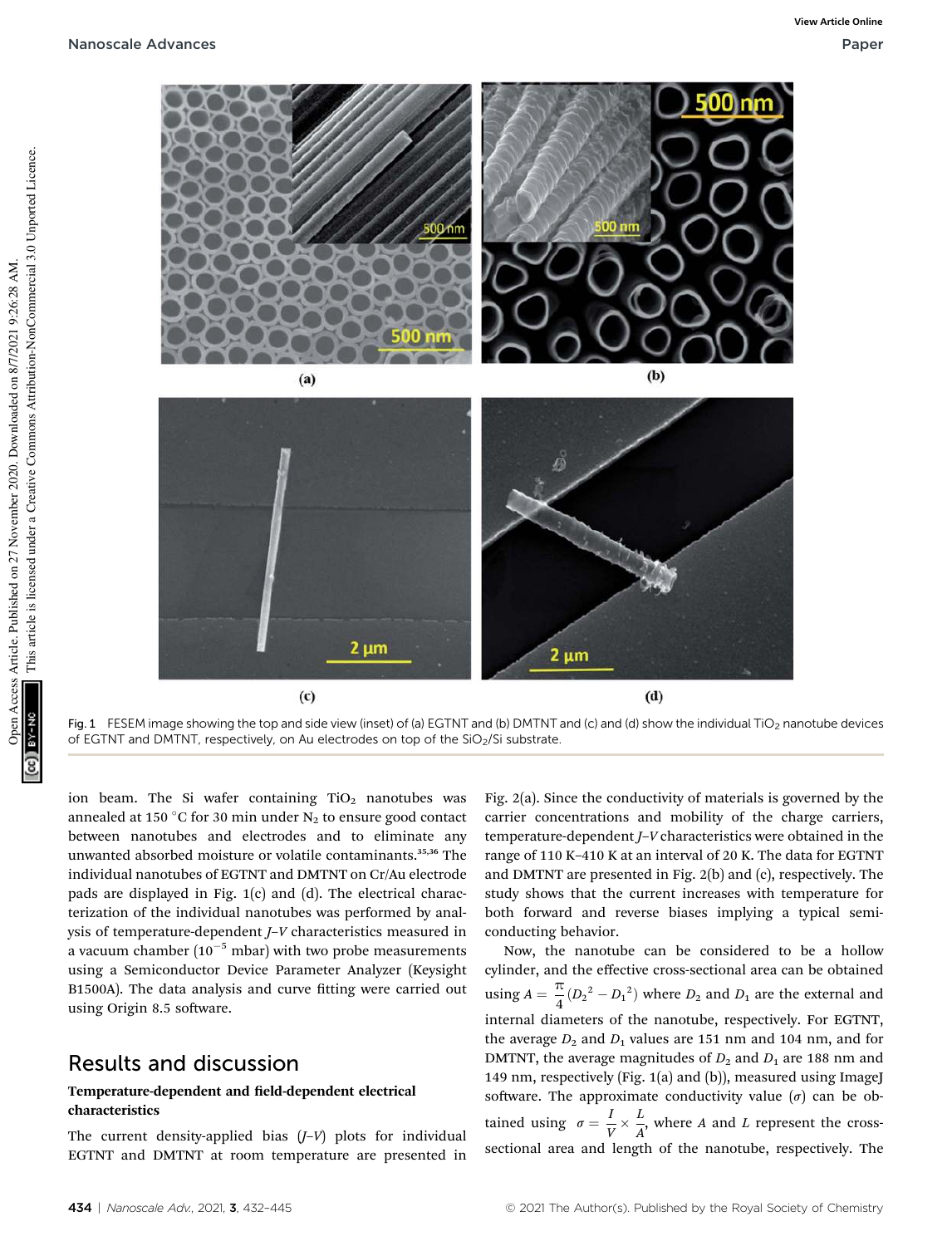

Fig. 2 Current density–voltage (J–V) plots (a) for EGTNT and DMTNT at room temperature, (b) for the individual EGTNT at different temperatures and (c) for the individual DMTNT at different temperatures.

SEM images in Fig. 1(c) and (d) show estimated effective lengths (*L*) of the TiO<sub>2</sub> nanotube of about 2.61  $\mu$ m and 3.02  $\mu$ m for EGTNT and DMTNT, respectively, measured using ImageJ software. Therefore, the conductivity of the  $TiO<sub>2</sub>$  nanotube, derived by assuming zero contact resistance, is given by  $\sigma \approx$  $1.08 \times 10^{-2}$  S cm<sup>-1</sup> for EGTNT and  $2.77 \times 10^{-2}$  S cm<sup>-1</sup> for DMTNT, respectively. These values are close to the reported conductivity of polycrystalline  $TiO<sub>2</sub>$  nanotubes.<sup>37</sup>

The electrical transport in a semiconducting material can be classified into two categories: electrode limited conduction and bulk limited conduction. The electrode limited conduction mechanisms comprise Schottky or thermionic emission, Fowler–Nordheim tunneling, *etc.* On the other hand, the bulk limited mechanisms are Poole–Frenkel emission, hopping, space charge limited current, *etc.* Each of these has characteristic *J*–*V* plots with the precise nature of temperature dependence. Therefore, a thorough analysis of the *J*–*V* data at different temperatures reveals the appropriate behavior of the charge transport mechanism.

The Schottky mechanism, which is electrode limited conduction, is governed by the potential barrier  $(\phi_{\rm sc})$  at the electrode semiconductor interface and influenced by both temperature (*T*) and electric field (*E*). The current density  $(I_{\rm sc})$ under the Schottky mechanism<sup>38,39</sup> is given as

$$
\ln J_{\rm sc} = \frac{\beta_{\rm sc}}{kT} \sqrt{E} + \left[ \ln A T^2 - \frac{q\phi_{\rm sc}}{kT} \right]
$$
(1)

where  $\beta_{\rm sc}$  is expressed as  $\beta_{\rm sc}$  =  $q^3$  $4\pi\varepsilon_0\varepsilon_\text{r}$ , *k* is the Boltzmann constant,  $A = \frac{4\pi qm^*}{h^3}$  $\frac{\delta q}{h^3}$ , *q* is the electronic charge,  $\varepsilon_0$  is the permittivity of free space,  $\varepsilon_{\rm r}$  is the dynamic dielectric constant of the material, *m*\* is the effective mass of electrons and *h* is the Planck constant. Eqn (1) helps us to calculate the barrier height at the electrode–semiconductor interface if the temperaturedependent current–voltage characteristics are known. In addition, the dynamic dielectric constant of the semiconductor can also be derived from the slope of the  $\ln J_{\rm sc}$  *vs.*  $E^{1/2}$  plot.

On the other hand, the bulk limited Poole–Frenkel (P–F) mechanism is governed by the movement of charge carriers from traps to the conduction band of the semiconductor by applying an electric field. A reduction in the Coulomb potential energy stimulates the release of charges from trap states, and the amount of reduction in potential energy is proportional to the probability of a charge carrier being thermally excited out of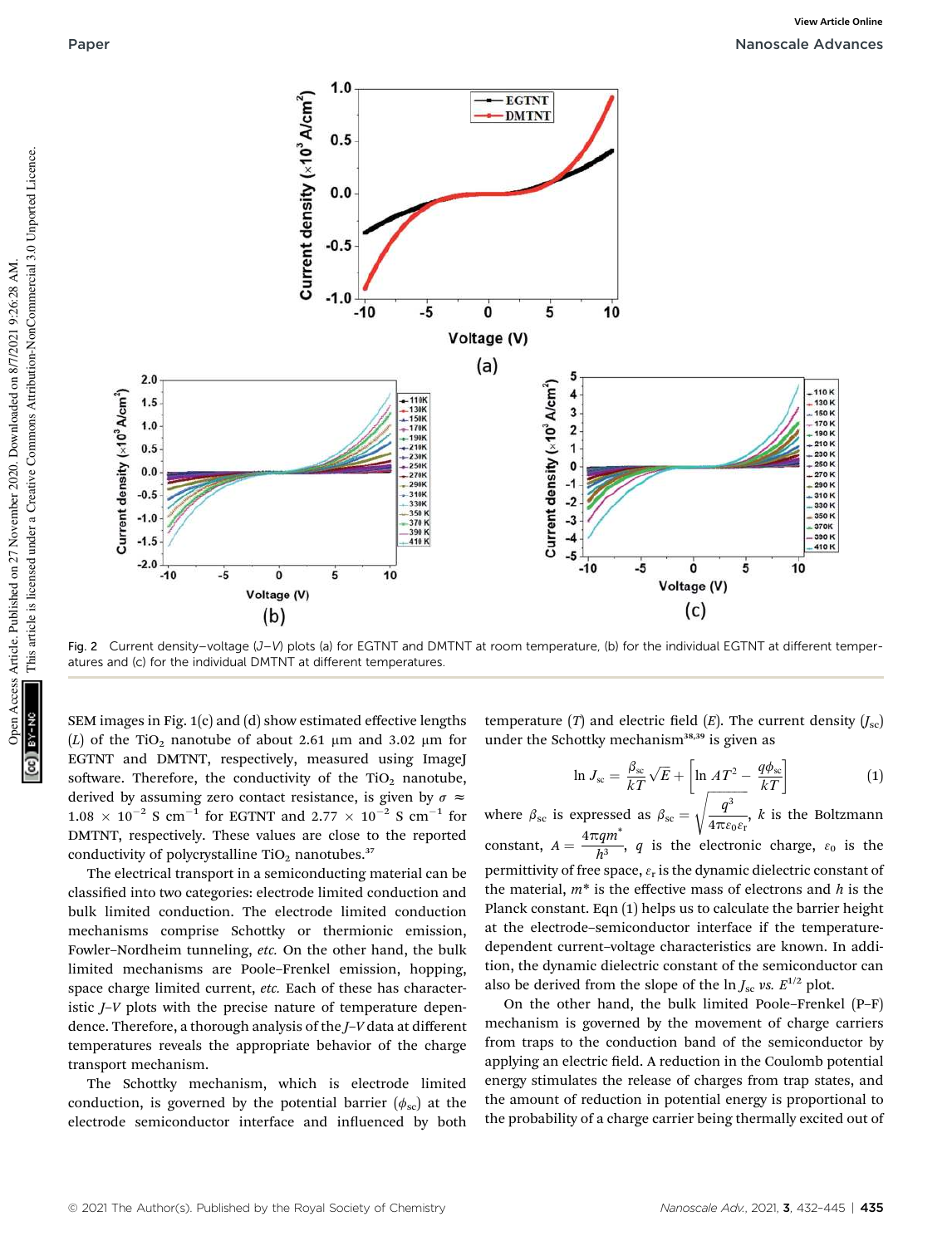the traps. The equation relating current density  $J_{\text{PF}}$  under P-F emission is given by

$$
J_{\rm PF} = CE \exp\left[-\frac{q\left(\phi_{\rm t} - \sqrt{qE/\pi\varepsilon_0\varepsilon_{\rm r}}\right)}{kT}\right]
$$
 (2)

where  $C = q \mu N_c$ ,  $\mu$  is the mobility of electrons,  $N_c$  is the density of states in the conduction band,  $E$  is the electric field,  $\phi_t$  is the barrier height for the emission of electrons from trap states, *q* is the charge of an electron, *k* is the Boltzmann constant, *T* is the temperature, and  $\varepsilon_0$  and  $\varepsilon_r$  are the permittivity of free space and the dynamic dielectric constant of the material, respectively.

Eqn (2), in particular, helps us to calculate the barrier height for the emission of charge carriers from trap states into the conduction band and also the dynamic dielectric constant of the semiconducting material from the slope of the  $\ln(I/E)$  *vs.*  $E^{1/2}$ plot. To obtain a proper realization of the dominant transport mechanism,<sup>38</sup> the current density *J* and  $J/E$  are plotted as a function of the square root of the electric field  $E$  in the semilogarithmic plot, as shown in Fig. 3. The Schottky mechanism is dominant at a lower electric field, whereas the P–F mechanism is dominant at a higher field. Because of the difference in functional dependence between *J* and *E* for these two

mechanisms, the slopes of the plots are characteristically different when these two mechanisms operate in different ranges of the electric field. A careful look at the data reveals that slopes of the respective curves have a "change over" at about 13 000 V  $\text{cm}^{-1}$  for EGTNT (Fig. 3(a)) and about 16 600 V  $\text{cm}^{-1}$ for DMTNT (Fig.  $3(c)$ ). The lower slope regions below these values are analyzed according to Schottky emission, whereas the higher slope regions greater than these values are analyzed as the P–F mechanism.

Analysis of the data indicates that the electrical transport can be explained by a linearly fitted curve (using Origin 8.5 software) in the lower regimes of the electric field, up to approximately 13 000 V  $\text{cm}^{-1}$  and 16 600 V  $\text{cm}^{-1}$  for EGTNT and DMTNT, respectively, indicating the Schottky emission (illustrated in Fig.  $3(a)$  and  $(c)$ ). As the electric field increases beyond these values (approximately 15 000 V  $\rm cm^{-1}$  and 17 000 V  $\rm cm^{-1}$  for EGTNT and DMTNT, respectively), the Poole–Frenkel (P–F) mechanism dominates,<sup>40</sup> as displayed in Fig. 3(b) and (d). Poole–Frenkel emission implies a mechanism that occurs at a high field and is similar to the Schottky emission, where charge carriers move from a trap state to the conduction band (CB) *via* thermal excitation and the electric field. The dielectric



Fig. 3 The experimental semi-logarithm plot of J vs.  $E^{1/2}$  according to eqn (1) for (a) EGTNT and (c) DMTNT at 290 K in the lower bias region; the experimental semi-logarithm plot of (J/E) vs.  $E^{1/2}$  according to eqn (2) for (b) EGTNT and (d) DMTNT at 290 K in the higher electric field area. The red straight line denotes the fitting curve to those specified equations in a fixed range of the electric field.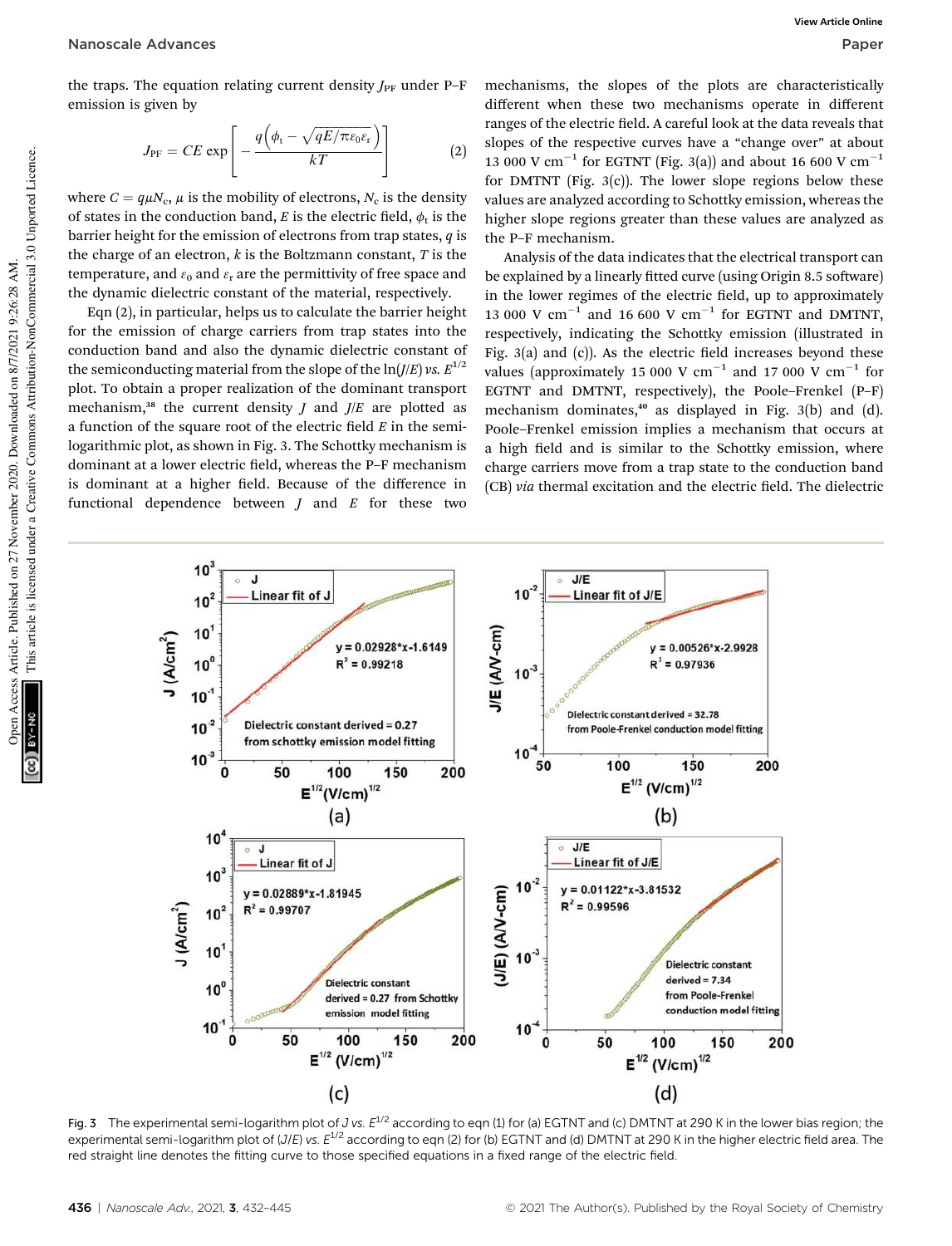constant values obtained from the slope of the curves fitted to eqn (1) and (2) are tabulated in Table 1 and are the values at higher frequencies,<sup>41</sup> not the static dielectric constant, as the electrons released from the trap state cannot polarize the surrounding medium. The magnitudes of  $\varepsilon$ <sub>r</sub> are in good accord with the earlier published values of titania thin films<sup>42</sup> and nanotubes.43,44

The dielectric constant values are derived from slopes  $\frac{\beta_{\rm sc}}{kT}$ and  $\frac{\beta_{\text{PF}}}{kT}$  of the respective *J–E* plots (Fig. 3). Now keeping the temperature constant (*i.e.*,  $kT$  is constant), in the case of the Schottky mechanism, the slope  $\beta_{\rm sc}$  is given by  $\beta_{\rm sc}$  =  $q^3$  $4\pi\varepsilon_0\varepsilon_\text{r}$ s whereas for the Poole–Frenkel (P–F) mechanism, the slope  $\beta_{\text{PF}}$ is given by  $\beta_{\text{PF}} =$  $q^3$  $\pi \varepsilon_0 \varepsilon_r$ s .

Here, in both cases, the dielectric constant  $(\varepsilon_{\rm r})$  is inversely proportional to the square of the slope. Now, as observed in Fig. 3, the slope of the curve in the Schottky region is higher than that in the P–F region, which gives lower values of the dielectric constant derived from the Schottky mechanism compared to that from the P–F mechanism. A similar trend was also observed by Yang *et al.*<sup>42</sup>

The data reveal that the dielectric constant values derived from the Schottky mechanism are 0.27 for both EGTNT and DMTNT. It should be noted that the values derived from the

Table 1 Values of the dielectric constant derived from charge transport mechanisms

| Types of $TiO2$ nanotube | Schottky mechanism | Poole-Frenkel<br>mechanism |
|--------------------------|--------------------|----------------------------|
| <b>EGTNT</b>             | 0.27               | 32.78                      |
| <b>DMTNT</b>             | 0.27               | 7.34                       |

Schottky mechanism are unrealistically low. On the other hand, the dielectric constant values derived from the P–F mechanism are 32.78 and 7.34 for EGTNT and DMTNT, respectively. The double-walled morphology of EGTNT results in additional polarization effects, and hence the dielectric constant increases. Such values are also reported by terahertz spectroscopy for EG based TiO<sub>2</sub> nanotubes. $43,44$ 

The current density is dependent on both the concentration and mobility of the charge carriers, both of which are functions of temperature. When the current densities are plotted as a function of 1/*T*, the slope of the curve gives information about the activation energy, which is an important parameter for charge conduction. The current density is plotted with respect to 1/*T* at different voltages to ascertain if the activation energy has voltage dependence. The experimental plots of the measured current densities at different voltages (5 V, 7 V, and 10 V) with the inverse of temperature are shown in Fig. 4. The plots have two linear segments with distinct slopes corresponding to various temperature ranges of  $\sim$ 110–230 K (small dotted line) and  $\sim$ 230–410 K (straight line), respectively. An Arrhenius type response signifies that the charge conduction occurs due to the thermal activation processes. Based on the obtained data, the total measured current density *J* for the entire temperature range can be expressed as

$$
J = J_1 \exp\left(\frac{-E_1}{kT}\right) + J_2 \exp\left(\frac{-E_2}{kT}\right) \tag{3}
$$

where  $k$  is the Boltzmann constant,  $T$  is the temperature,  $J_1$  and  $J_2$  are temperature independent pre-factors, and  $E_1$  and  $E_2$  are the related activation energies corresponding with the two kinds of thermal activation mechanisms.

The values of activation energies derived from the slope of the ln *J* vs.  $1/T$  plot at 10 V are  $E_1 \sim 122 \pm 5$  meV and  $E_2 \sim 33 \pm 1$ meV for EGTNT and  $E_1 \sim 115 \pm 4$  meV and  $E_2 \sim 28 \pm 2$  meV for DMTNT. It should be mentioned that these values are almost similar for other bias voltages, *i.e.*, 5 V and 7 V. These



Fig. 4 Logarithm of current density (J) as a function of the reciprocal of the temperature between 110 K and 410 K at 3 different bias voltages (a) for individual EGTNT and (b) for individual DMTNT showing intermediate deep and shallow donor levels  $E_1$  and  $E_2$ , respectively. The symbols are the experimental data and the straight lines and dotted lines are the linearly fitted curves to the data.

This article is licensed under a Creative Commons Attribution-NonCommercial 3.0 Unported Licence.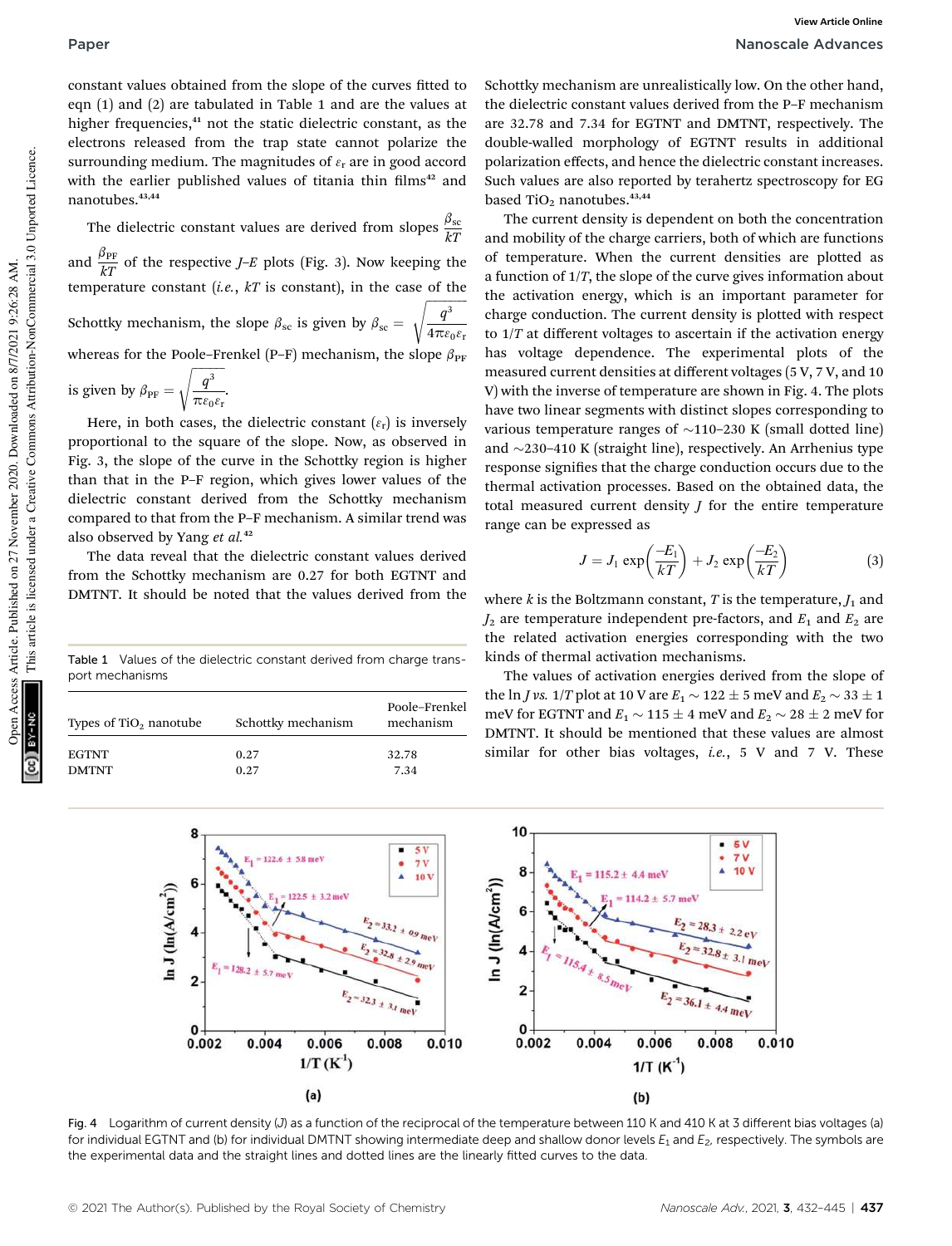observations indicate that there exist two trap levels consisting of deep intermediate donors and shallow donors associated with the activation energy of  $E_1$  and  $E_2$ , respectively. At  $T > 290$  K  $(i.e., 1/T < 0.0034 \text{ K}^{-1})$ , both types of donor levels are activated by injecting charges into the conduction band that take part in the electrical conduction. As the temperature decreases below 230 K (*i.e.*,  $1/T > 0.0043 \text{ K}^{-1}$ ), the donors at deep intermediary levels are no longer available even though the shallow donors contribute to the charge transport.

It should be mentioned that the obtained values of  $E_1$  and  $E_2$ for both EGTNT and DMTNT are in decent agreement with the localized trap state of 133 meV below the CB state and activation energy of 28 meV as reported previously by Mohammadpour *et al.*<sup>45</sup> and Chen *et al.*, <sup>46</sup> respectively. The magnitudes of the activation energy correspond to shallow impurities, for example, oxygen vacancies, which are introduced during the growth or annealing process of the  $TiO<sub>2</sub>$  nanotubes. A substantial quantity of oxygen vacancies gives rise to a significant distribution of the donor or ionization energy levels, and consequently, the impurity band gets created. Previously, an activation energy of 58 meV for  $TiO<sub>2</sub>$  nanowires was obtained by Baik *et al.*, <sup>47</sup> and Rothschild *et al.*<sup>48</sup> reported activation energy values of 0.01–0.69 eV with the variation of the ambient air pressure for nanocrystalline  $TiO<sub>2</sub>$  films. So, it should be pointed out that  $TiO<sub>2</sub>$  nanostructures grown by diverse methods (synthesized by different processes) and under different conditions can have dissimilar donor concentrations resulting in various values of the activation energy. Despite having a similar crystal structure (XRD patterns showing the anatase phase of both EGTNT and DMTNT are presented in Fig. S1 in the  $EST<sub>1</sub>$ ), the charge flow along the EGTNT encounters inter wall boundaries because of the double-wall morphology, while the charges flowing through the DMTNT see a relatively smoother conduction pathway, leading to lower activation energy values compared to their EGTNT counterparts. Although the morphological difference in EGTNT and DMTNT has been reported in the literature, our data present the first detailed analysis of the temperature-dependent transport and activation energy determination for the observed morphological variation.

In a semiconducting material such as  $TiO<sub>2</sub>$ , donor density  $N<sub>d</sub>$ plays a direct role in determining the current–voltage characteristics which in turn control the device behavior. The donor density is therefore of primary significance for the determination of electrical properties. A direct experimental determination is challenging due to the involvement of a number of factors. For example, Mott–Schottky measurements provide information about  $N_{d}$ , but the actual interfacial surface area of the semiconductor contact with the electrolyte is very difficult to determine accurately. However, we can approximate the shallow

and intermediate donor concentrations from the extracted  $J_2$ value (associated with  $E_2$ ) and  $J_1$  value (associated with  $E_1$ ) in eqn (3). We can estimate the pre-factors  $J_1$  and  $J_2$  from the intercept of the ln *J vs.* 1/*T* plot, which can be related with the donor density  $N_d$  as

$$
J = N_{\rm d}q\mu E\tag{4}
$$

where *J* is the current density,  $N_d$  is the donor concentration, *e* is the electronic charge,  $\mu$  is the electron mobility, and *E* is the applied electric field. The calculated values of  $N_{d1}$  and  $N_{d2}$  are presented in Table 2, where  $N_{d1}$  is the intermediate donor concentration and  $N_{d2}$  is the shallow donor concentration. Although the values are of the same order of magnitude for both types of nanotubes ( $\mu = 3.6 \text{ cm}^2 \text{ V}^{-1} \text{ s}^{-1}$ )<sup>28</sup> there is a difference in donor density in the two types of NTs. Due to the higher donor density a broader defect band is formed in DMTNT. This also contributes to a lower value of activation energy<sup>49</sup> in comparison with that of EGTNT.

The strikingly different morphologies of TiO<sub>2</sub> NTs synthesized *via* anodization depending on the electrolytes used were reported by Liu *et al.*<sup>50</sup> The 'single-walled' NT is DMSO based and 'double-walled' NT grows in the EG electrolyte. The EG based electrolyte is widely used<sup>23</sup> in TNT synthesis and results in double-walled structures with prolonged growth and partial crystallization of the tubes during the growth process. The schematic representation of single-walled and double-walled morphology for DMTNT and EGTNT is displayed in Fig. 5(a) and (b), respectively. SEM images of the bottom part and top part are shown in Fig. 5 showing the variation of the inner diameter from the upper to the lower part of the nanotube arrays to demonstrate the difference in wall morphology.

During anodization at a voltage of 60 V, substances decomposed from EG and fluoride ions feasibly undergo reaction with  $Ti<sup>4+</sup>$  ions at the EG-TiO<sub>2</sub> boundary and develop the interior wall<sup>50</sup> of the DWNT, consequently increasing the carbon impurities. The double-walled feature of the tubes becomes noticeable in the SEM images after annealing. To avoid the development of the contaminated inner wall, we should use the type of electrolyte (*i.e.*, DMSO mixed with HF) that leads to a greater extent of Ti<sup>4+</sup> dissolution and also limits the formation of undissolved residues. As suggested by Mirabolghasemi *et al.*, <sup>51</sup> a DMSO based electrolyte has the capability to dissolve by-products formed during anodization.

When the nanotubes are formed in DMSO electrolytes, they have a larger inner diameter with persistent wall thickness all the way through the whole length (Fig. 5(c)). The residual debris like carbon or fluorine species gets trapped in the inner shell and gets dissolved in the form of  $[TiF_6]^{2-}$ . The inner wall becomes thinner towards the tube top, indicating complete

| Table 2 Estimated values of the shallow and intermediate deep donor concentration in EGTNT and DMTNT |  |
|------------------------------------------------------------------------------------------------------|--|
|                                                                                                      |  |

| Type of nanotube | Value of $E_1$ (meV) | Value of $E_2$ (meV) | Value of $N_{d1}$ (cm <sup>-3</sup> ) | Value of $N_{d2}$ (cm <sup>-3</sup> ) |
|------------------|----------------------|----------------------|---------------------------------------|---------------------------------------|
| <b>EGTNT</b>     | 132.1                | 32.9                 | $2.56 \times 10^{18}$                 | $3.65\times10^{16}$                   |
| <b>DMTNT</b>     | 115.2                | 28.3                 | $4.44 \times 10^{18}$                 | $5.59\times10^{16}$                   |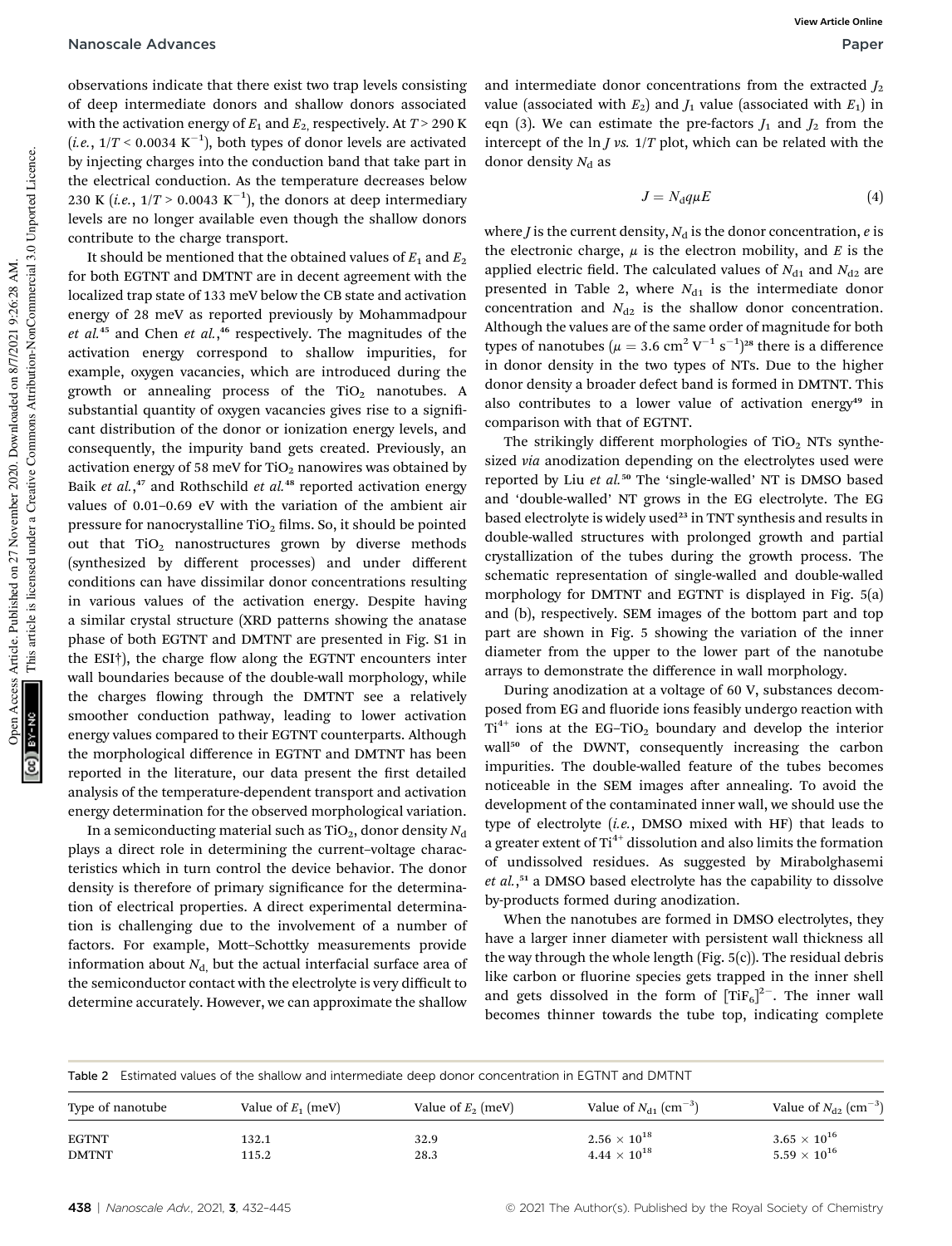

Fig. 5 Schematic representation of the double walled and single walled morphology for (a) EGTNT and (b) DMTNT, respectively. SEM images of the bottom part and top part (inset) of (c) EGTNT and (d) DMTNT showing the variation of the pore diameter from the top part to the bottom part for the nanotube arrays.

decomposition of the debris near the tube opening. Post the annealing process, the single-walled tubes show considerably different physical properties than their double-walled counterparts. It was reported by Mirabolghasemi *et al.*<sup>51</sup> that the annealed SWNT reveal a substantial enhancement of their electrical conductivity compared to DWNT, which has also been reflected in our experiments, where the conductivity of individual SWNT is much higher than its DWNT counterpart. The variation of activation energies  $(E_1 \text{ and } E_2 \text{ as shown in Table 2})$ in EGTNT and DMTNT can be understood by considering this morphological variation of the walls of the nanotubes.

 $(c)$ 

### Catastrophic breakdown in the  $TiO<sub>2</sub>$  nanotube

During the *I*–*V* measurements on single nanotubes, we observed physical breakdown (breaking or collapse) under certain conditions, which are presented in Fig. 6–8. In order to understand the capability and limitations of charge transport through these nanostructures, we need to analyze such breakdowns in greater detail.

Tian *et al.* recently reported HR-TEM studies of the breakdown in TiO<sub>2</sub> nanocrystals.<sup>52</sup> In situ microscopy was performed to understand the physical characteristics associated with such

breakdowns in TiO<sub>2</sub> nanocrystals. In the case of TiO<sub>2</sub> nanotubes, however, we have observed three types of *J*–*V* plots during the breakdown, which are described as 'Model A' (Fig. 6), 'Model B' (Fig. 7) representing single DMTNT, and 'Model C' (Fig. 8) representing a bundle of EGTNT. In general (common to all figures), at lower applied potential (less than  $1 V$ ), the current density *J* is almost linear and subsequently becomes nonlinear with an increase in voltage which finally culminates in breakdown through three different approaches.

 $(d)$ 

In the first approach (Model 'A', Fig. 6), a small transient increase of *J* up to  $-6.2$  V followed by a stepwise rise up to the breakdown point  $(-10 V)$  and then a fall to zero with a nonuniform step by step decrease  $(-10 \text{ V to } -16.6 \text{ V})$  is observed. The SEM images of a single NT before and after the breakdown are shown in Fig. 6(b) and (c). The stepwise reduction of *J* may signify crack formation and its progress in the wall of  $TiO<sub>2</sub> NTs$ , leading to collapse, which we label 'Model A' breakdown. The noisy nature of the current density profile is directly related to the creation of "breakdown paths" or cracks, which possibly induce trapping and de-trapping of charge carriers. The charges, unable to obtain an easy pathway, start accumulating, leading to a local 'hot zone' that creates further cracks. The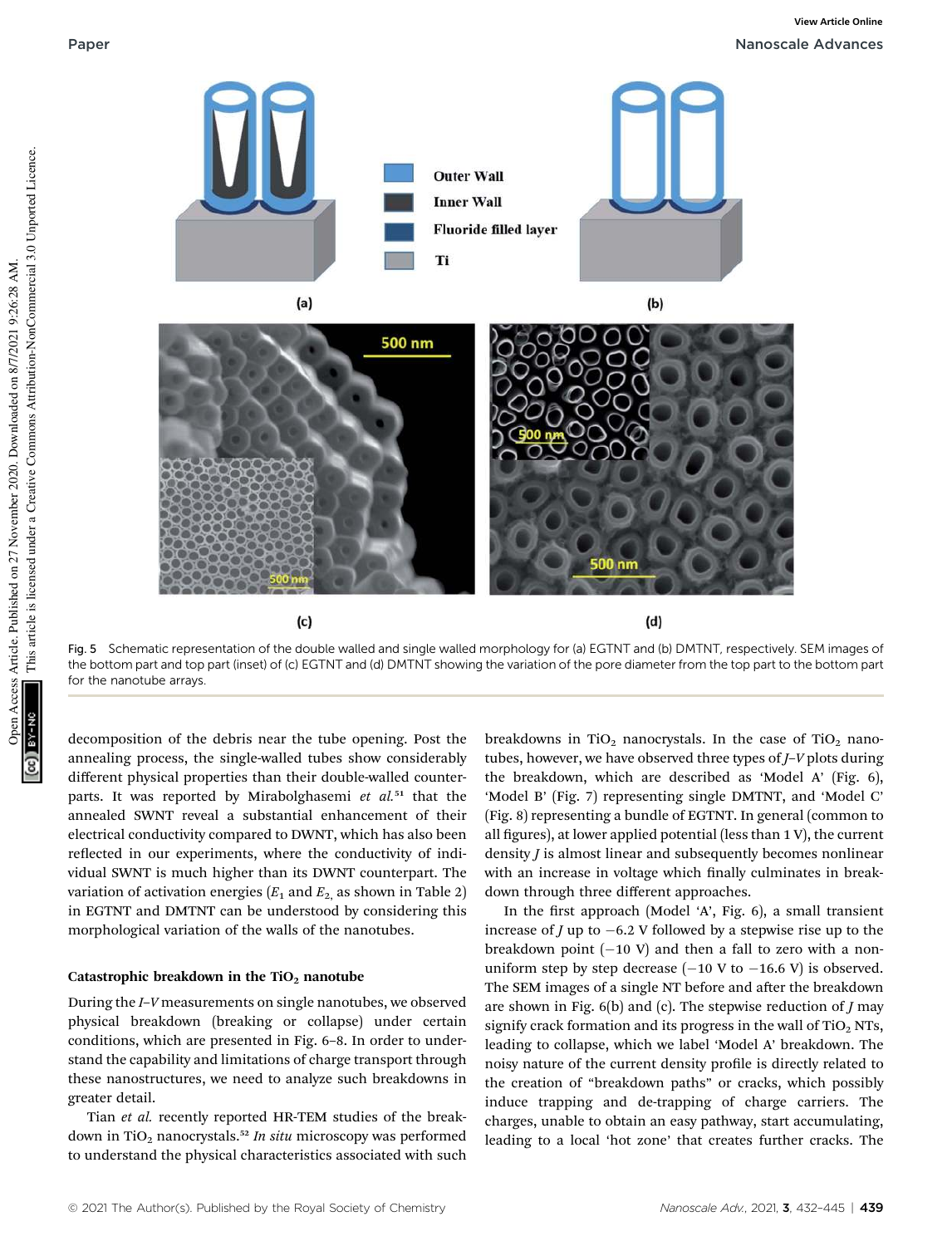

Fig. 6 (a) In the 'Model A' breakdown, the  $J-V$  curve displays features of an exponential rise in J along with nonlinearity before the verge of breakdown and reveals a stepwise fall of J during the electrical breakdown. SEM images exhibit a single DMTNT (b) before and (c) after the breakdown.

movement of charges is now governed by the creation of these cracks that are reflected in the fluctuations in the *J*–*V* characteristics. It is apparent that the crack formation is dominant at the end of the nanotubes near the electrodes. This is caused by the charge injection from the contact leading to a higher probability of accumulation around this region. Such accumulation and the local heating effect at the nanotube/electrode interface<sup>53</sup> have been reported. Also, the thermal conductivity of the TiO $_2$  NT and Au film is 1.12 W  $\mathrm{m}^{-1}\,\mathrm{K}^{-1}$  (ref. 54) and 160 W  $m^{-1} K^{-1}$ ,<sup>55</sup> respectively. This results in a high thermal conductance difference at the TNT–Au electrode interface (small contact area), resulting in a temperature gradient. Therefore, only the region near the end of the nanotube close to the contact reaches a very high temperature close to the melting point.

 $(b)$ 

In the second type of breakdown marked 'Model B', the current density *J* shows a transient rise up to a maximum value (*J*break), followed by a sharp fall to zero (Fig. 7(a)). The morphologies of the nanotube before and after breakdown are shown in Fig. 7(b) and 7(c), respectively. A careful observation

reveals that at the point of breakdown shown in Fig. 7(c), a spherical bulge is formed that indicates outward pressure on the walls of the nanotubes. We now attempt to analyze the sharp increase in the current density and consequent collapse that has not been reported so far for individual TiO<sub>2</sub> NTs. The  $J-V$ measurement (Fig. 8(a)) in the pre-breakdown region was performed by slowly increasing the bias up to the maximum point (near the breakdown voltage) and reducing it back to zero. As seen in the inset of Fig. 8(a), the *J*–*V* curve is almost entirely reversible up to a bias of 1.28 V, but the noisy nature of  $J$  after this (5 to 9 V, Fig. 8(a)) may indicate reformation of the NT/Au junction region. As we increase the bias further, an abrupt increase in *J* occurs (9 to 10 V). However, when we decrease the bias (10 to 0 V), the *J*–*V* curve almost follows the earlier pattern (0 to 10 V) but with a small upward shift (Fig. 8(a)) indicating the flow of charges along a new and less resistive path.

 $(c)$ 

A further increase in the bias results in a sharp rise in *J* (11.3 V to 11.9 V, Fig. 8(b)) to the breakdown value  $(J_{\text{break}})$ , the value of current density at which breakdown occurs, is 9.32  $\times$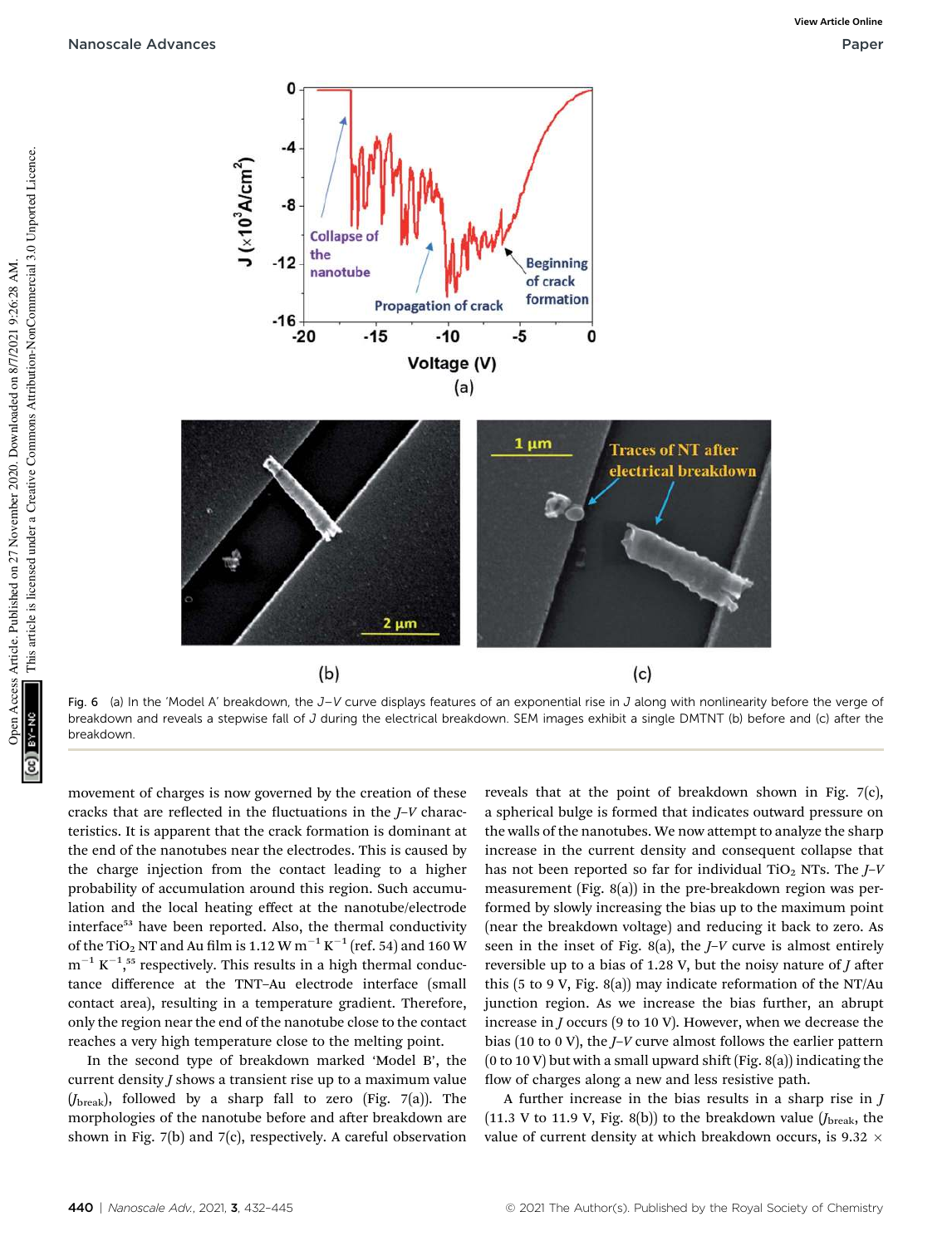

Fig. 7 (a) In the 'Model B' breakdown, the  $J-V$  curve displays a sharp transient rise in J before the breakdown point and a sharp fall after the breakdown. SEM images show a single DMTNT (b) before and (c) after the breakdown. Bulge formation occurs at the broken end of the NT due to excessive heat dissipation as shown in (c); magnified image of the broken end in the inset of (c).

 $10^3$  A cm<sup>-2</sup>) and then it falls abruptly to zero. Such a transient increase in the current density observed in our experiments gives evidence of the occurrence of explicit, permanent changes in the nanotube at the onset of the breakdown.

A current transient observed in the 'Model B' type breakdown is attributed to a reformation of the NT–metal electrode contact. Electromigration<sup>56-58</sup> (the movement of atoms/ions under the influence of an electric field) of metal atoms under high bias is a probable cause for this type of collapse. Electric field and localized heating driven electromigration of thermally diffused metal ions from the contact and Ti ions in the nanotube leads to collapse (breakdown) at the most defective region of the wall as seen in the 'Model B' (Fig. 7(c)) breakdown. A breakdown field of  $10^4$  V cm<sup>-1</sup> (Fig. 7(a)) is large enough to cause electromigration in metals such as Ag, Cu, Au, In, Pb, and Mg.<sup>59</sup> Such behavior resembles the previously reported phenomenon observed in CNTs by Chiu *et al.*<sup>60</sup> As the metal ions migrate through the nanotube under high bias, they create defects and generate more heat, as a result of which the NT wall collapses with formation of a bulge as observed in Fig. 7(c) and 8(d). The asymmetric thermal gradient also plays a role in

defining the breakdown region (hottest spot) and melting the NTs at the hottest spot.<sup>61</sup>

In the case of a bundle of nanotubes, however, we observed a mixed feature of stepwise increase followed by a transient rise in *J* up to a maximum value. The decrease of current density also follows a mixed pattern of stepwise and sharp falls; such behavior is termed 'Model C' type breakdown (Fig. 9(a)). The FESEM images show a bundle of EGTNT before (Fig. 9(b)) and after breakdown (Fig. 9(c)). Table 3 presents typical values of breakdown voltage and current for each type of breakdown.

The chance of electrical failure becomes enhanced if there are more defects or contaminants within the NTs,<sup>62</sup> and the defect free tubes are mostly good conductors of heat. This agrees with our measurements for TNTs as we have seen that the complete or partial ablation of the NT wall occurred primarily on DMTNT during *J*–*V* measurements as it has a rough wall morphology, which most probably increases the surface defects. The breakdown power in the  $\mu$ W range is sufficient to break these metal oxide nanotubes, which means they cannot sustain high power compared to extremely conducting carbon nanotubes<sup>63</sup> (mW range).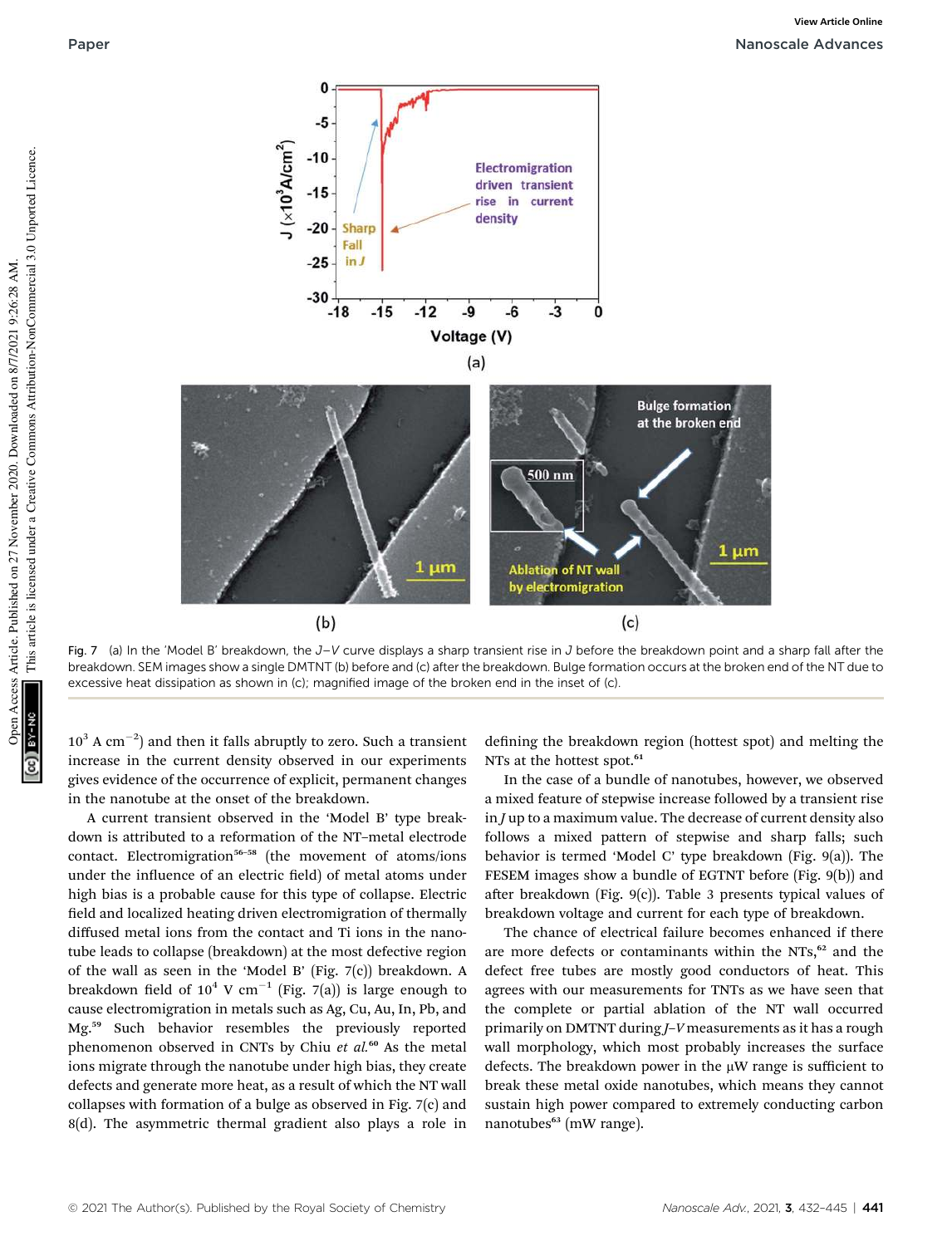

Fig. 8 (a) In 'Model B' type breakdown, gradual variation in voltage  $(0 \rightarrow 10 \, \text{V} \rightarrow 0 \, \text{V})$  before the onset of breakdown. The bias direction  $0 \rightarrow 5 \, \text{V}$ 0 V is shown in the inset. (b) The transient rise in J is evidence of the onset of electromigration through a single TiO<sub>2</sub> nanotube; the  $I-V$ characteristics corresponding to the  $J-V$  curve are shown in the inset. The FESEM images showing an individual TiO<sub>2</sub> nanotube (c) before and (d) after the breakdown; the breakdown point of the NT becomes distorted resulting in bulge formation as shown in (d).

As the nanotubes are suspended on two metal contact pads, the absence of a substrate beneath them constrains heat dissipation only through the surface of the NTs, the electrodes, and the neighboring environment.<sup>64</sup> As *J*–*V* measurements have been performed in a vacuum atmosphere, the heat dissipation happens mostly through the NT and the electrodes. Also, it has been observed that the extremely resistive part of the NT is broken at a lower current which indicates that breakdown does not always occur at the middle part,<sup>65</sup> and also for shorter NTs, this happens away from the central part of the NT<sup>66</sup> due to the anisotropic temperature profile.

The breakdown current density *J*<sub>break</sub> (Table 3) for a single nanotube of different morphologies may be explained using the one-dimensional thermal transport model<sup>64,65</sup> which is expressed as

$$
J_{\text{break}} = \left[\frac{\Delta T(x)\sigma\alpha\beta}{A}\right]^{1/2} \left[1 - \frac{1}{\cosh(\omega L/2)}\right]^{-1/2} \tag{5}
$$

where  $\Delta T(x)$  is the variance between the temperature at the NT– electrode contact and the local temperature  $T(x)$  at *x* in the NT,  $\sigma$ is the electrical conductivity of the NT,  $\alpha$  is the contact line width,  $\beta$  is the coupling coefficient for heat transmission to the medium around the nanotube, $67$  A is the NT cross-sectional area,  $\omega = \sqrt{\frac{\alpha \beta}{4 \kappa}}$ *A*k  $\sqrt{\frac{\alpha\beta}{4}}$ ,  $\kappa$  is the thermal conductivity of the NT, and *L* is the length of the NT. For our suspended NT configuration,  $J_{\text{break}} \approx 2\sqrt{\frac{2\Delta T(x)\sigma\kappa}{I}}$ *L*  $\sqrt{\frac{2\Delta T(x)\sigma\kappa}{L}}(\omega L \ll 1),^{57}$  which shows that *J*break is proportional to the square root of the electrical conductivity  $(\sigma)$ and thermal conductivity of the nanotube. This explains that a lower *J*<sub>break</sub> is sufficient to break highly resistive NTs, and this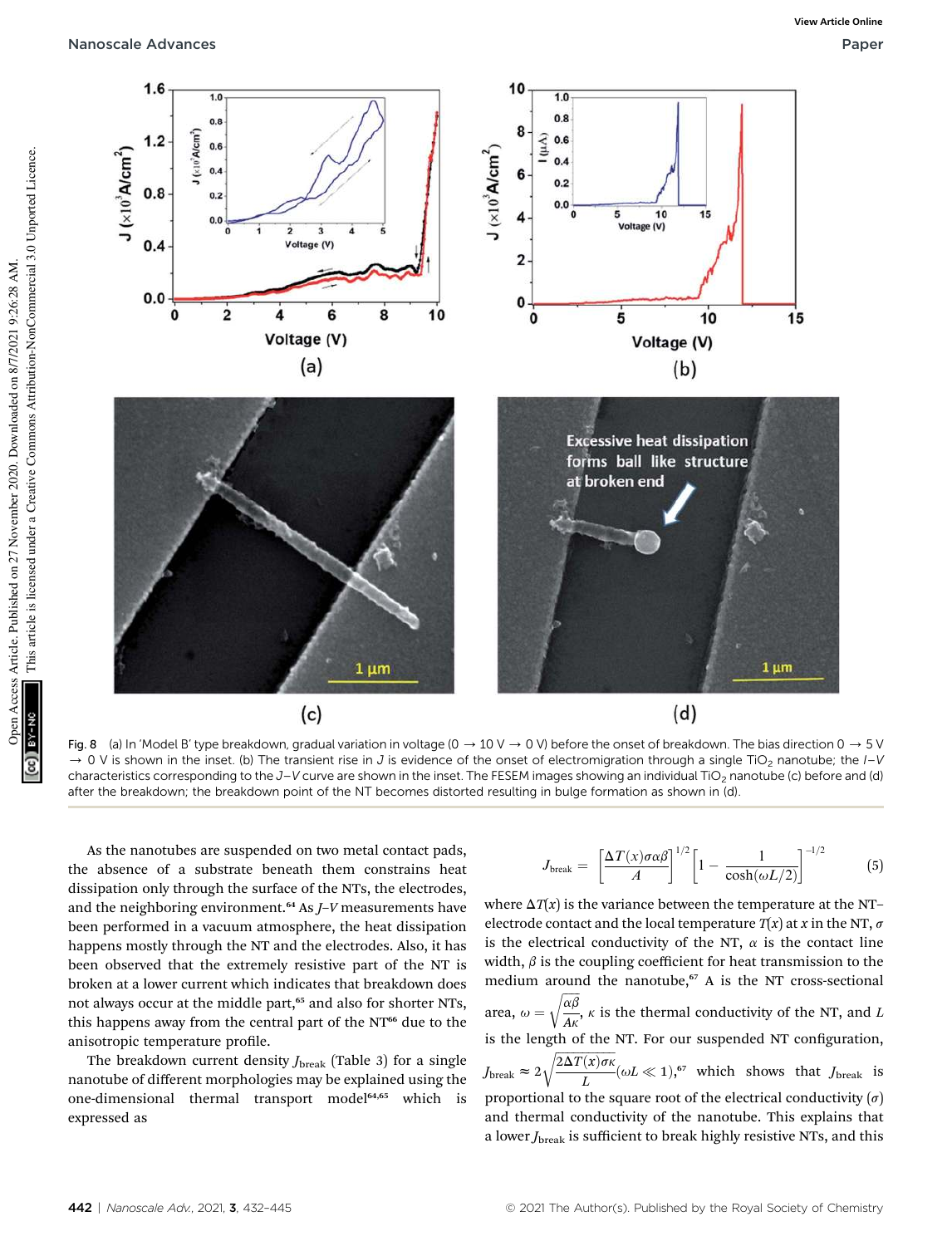Initiation of collapse of nanotubes from  $1.5$ the bundle leads to  $J$  ( $\times 10^3$  A/cm<sup>2</sup>) random rise and fall  $\ln J$  $1.0$ **Complete** collapse of the NT Formation of cracks bundle  $0.5$ in the tube walls  $0.0$  $10$  $15$ 5 20  $\bf{0}$ Voltage (V)  $(a)$ 4 um  $3 \mu m$  $(b)$  $(c)$ 

Fig. 9 (a) In the 'Model C' breakdown, the  $J-V$  curve displays mixed features of nonlinearity along with sudden big steps in  $J$  before the breakdown point which may be the characteristics for breaking of the bridge between the nanotubes in the bundle. SEM images exhibit a bundle of 3 EGTNT (b) before and (c) after the breakdown; magnified SEM images are also displayed in the insets.

Table 3 Calculated breakdown power of 'Model A', 'B' and 'C'

| Type of NT<br>breakdown | $V_{\text{break}} (V)$ , $I_{\text{break}} (A)$ | Breakdown power<br>$P_{\text{break}}(\mu W)$ |
|-------------------------|-------------------------------------------------|----------------------------------------------|
| 'Model A'               | 10, $1.40 \times 10^{-6}$                       | 14.6                                         |
| 'Model B'               | 15, 2.61 $\times$ 10 <sup>-6</sup>              | 39.8                                         |
| 'Model C'               | 13, $0.50 \times 10^{-6}$                       | 6.9                                          |

 $2.0$ 

is reflected in our results (Table 3) where a comparatively less conducting bundle of EGTNT breaks down at a lower *J*<sub>break</sub> compared to individual DMTNT, supporting the onedimensional thermal transport model.

## Conclusions

In conclusion,  $TiO<sub>2</sub>$  nanotubes with two distinct morphologies, smooth and rough, having single and double-walled characteristics, have been successfully fabricated into individual nanotube devices. The contacts are prepared by

photolithography without using complex processes such as electron beam lithography or focused ion beam deposition. The electrical conduction process at the lower temperature regime  $(110 < T < 230 \text{ K})$  and higher temperature regions  $(T > 230 \text{ K})$ depends on two thermal activation processes attributed to shallow and intermediate deep donors, respectively, and the average values of the activation energies are  $E_1 \sim 122 \pm 5$  meV and  $E_2 \sim 33 \pm 1$  meV for EGTNT and  $E_1 \sim 115 \pm 4$  meV and  $E_2 \sim$  $28 \pm 2$  meV for DMTNT. Furthermore, the physical breakdown of the nanotubes observed at higher bias has been analyzed. The *J*–*V* measurements reveal three distinct types of electrical breakdown associated with the physical collapse of the  $TiO<sub>2</sub>$ NTs. In 'Model A' type breakdown, a stepwise rise in current density *J* up to the breakdown point followed by a non-uniform stepwise decrease is observed which is caused by crack formation in the NT wall. In 'Model B' type breakdown, electric field and localized heating driven electromigration of thermally diffused metal ions from the contact and Ti ions in the nanotube leads to collapse (breakdown) at the most defective region of the wall. Finally, in 'Model C' type breakdown observed in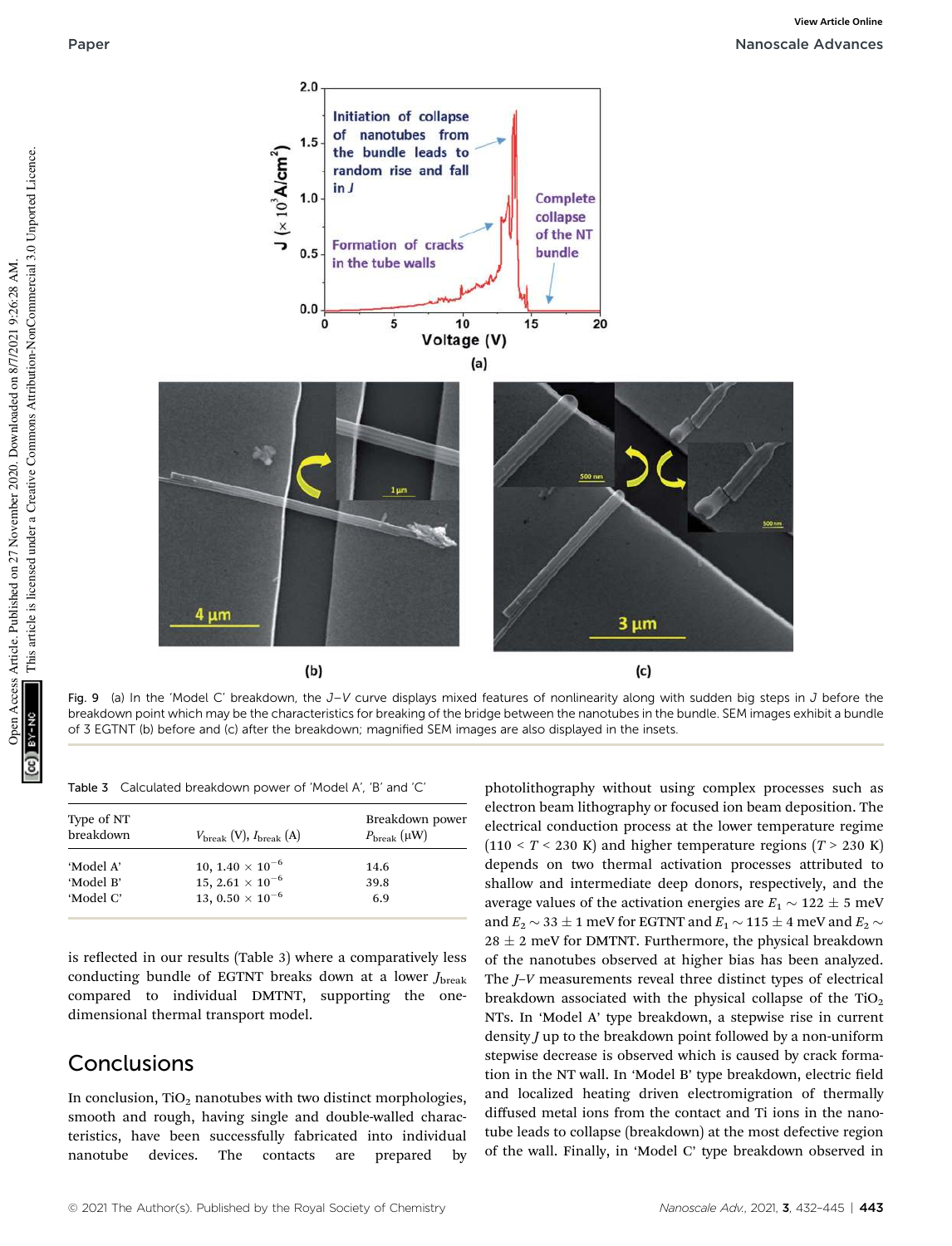### Nanoscale Advances Paper

a bundle of nanotubes, the *J*–*V* characteristics show mixed features of the 'Model A' and 'Model B' type breakdown. This study offers insight into the morphology dependent electrical transport in single  $TiO<sub>2</sub>$  nanotubes and also opens up the possibility of devices based on  $TiO<sub>2</sub>$  nanotubes. Further, the breakdown mechanisms investigated in this work help to define compliance and limitations of such nanotube devices.

## Conflicts of interest

There are no conflicts to declare.

### Acknowledgements

The authors acknowledge the Center for NEMS and Nanophotonics, IIT Madras for providing resources for fabrication and characterization and the scanning electron microscope facility (FE-SEM) partly sponsored by the DST-FIST program. SK is thankful to Deepak Bhat and Sanjoy Jena for their initial help in the fabrication and Dr Soumya Dutta and Mithun, C. A. for measurements at the cryo-probe station.

### References

- 1 Y. Li, F. Qian, J. Xiang and C. M. Lieber, *Mater. Today*, 2006, 9, 18–27.
- 2 G. K. Mor, K. Shankar, M. Paulose, O. K. Varghese and C. A. Grimes, *Nano Lett.*, 2006, 6, 215–218.
- 3 H. S. Kim, J. W. Lee, N. Yantara, P. P. Boix, S. A. Kulkarni, S. Mhaisalkar, M. Grätzel and N. G. Park, *Nano Lett.*, 2013, 13, 2412–2417.
- 4 X. Duan, Y. Huang, R. Agarwal and C. M. Lieber, *Nature*, 2003, 421, 241–245.
- 5 W. Li, C. Liang, W. Zhou, J. Qiu, Z. Zhou, G. Sun and Q. Xin, *J. Phys. Chem. B*, 2003, 107, 6292–6299.
- 6 M. C. Mcalpine, H. Ahmad, D. Wang and J. R. Heath, *Nat. Mater.*, 2007, 6, 379–384.
- 7 J. Chen, L. Xu, W. Li and X. Gou, *Adv. Mater.*, 2005, 17, 582– 586.
- 8 Q. Kuang, C. Lao, L. W. Zhong, Z. Xie and L. Zheng, *J. Am. Chem. Soc.*, 2007, 129, 6070–6071.
- 9 M. D. Kelzenberg, D. B. Turner-Evans, B. M. Kayes, M. A. Filier, M. C. Putnam, N. S. Lewis and H. A. Atwater, *Nano Lett.*, 2008, 8, 710–714.
- 10 J. Bao, M. A. Zimmler, F. Capasso, X. Wang and Z. F. Ren, *Nano Lett.*, 2006, 6, 1719–1722.
- 11 S. J. Tans, A. R. M. Verschueren and C. Dekker, *Nature*, 1998, 393, 49–52.
- 12 A. L. Linsebigler, G. Lu and J. T. Yates, *Chem. Rev.*, 1995, 95, 735–758.
- 13 D. Deng, M. G. Kim, J. Y. Lee and J. Cho, *Energy Environ. Sci.*, 2009, 2, 818–837.
- 14 M. H. Seo, M. Yuasa, T. Kida, J. S. Huh, K. Shimanoe and N. Yamazoe, *Sens. Actuators, B*, 2009, 137, 513–520.
- 15 S. Rani, S. C. Roy, M. C. Bhatnagar and D. Kanjilal, in *Proceedings of IEEE Sensors*, 2008.
- 16 S. U. M. Khan, M. Al-Shahry and W. B. Ingler, *Science*, 2002, 297, 2243–2245.
- 17 G. K. Mor, K. Shankar, M. Paulose, O. K. Varghese and C. A. Grimes, *Nano Lett.*, 2005, 5, 191–195.
- 18 A. Fujishima and K. Honda, *Nature*, 1972, 238, 37–38.
- 19 P. Chen, J. Brillet, H. Bala, P. Wang, S. M. Zakeeruddin and M. Grätzel, *J. Mater. Chem.*, 2009, 19, 5325-5328.
- 20 B. Oregan and M. Gratzel, *Nature*, 1991, 353, 737–740.
- 21 O. K. Varghese, M. Paulose and C. A. Grimes, *Nat. Nanotechnol.*, 2009, 4, 592–597.
- 22 S. Farsinezhad, A. Mohammadpour, A. N. Dalrymple, J. Geisinger, P. Kar, M. J. Brett and K. Shankar, *J. Nanosci. Nanotechnol.*, 2013, 13, 2885–2891.
- 23 S. Rani, S. C. Roy, M. Paulose, O. K. Varghese, G. K. Mor, S. Kim, S. Yoriya, T. J. Latempa and C. A. Grimes, *Phys. Chem. Chem. Phys.*, 2010, 12, 2780–2800.
- 24 K. Lee, A. Mazare and P. Schmuki, *Chem. Rev.*, 2014, 114, 9385–9454.
- 25 H. Tsuchiya and P. Schmuki, *Nanoscale*, 2020, 12, 8119– 8132.
- 26 C. Fàbrega, F. Hernández-Ramírez, J. Daniel Prades, R. Jiménez-Díaz, T. Andreu and J. Ramon Morante, *Nanotechnology*, 2010, 21, 445703.
- 27 M. Stiller, J. Barzola-Quiquia, I. Lorite, P. Esquinazi, R. Kirchgeorg, S. P. Albu and P. Schmuki, *Appl. Phys. Lett.*, 2013, 103, 1–5.
- 28 M. Hattori, K. Noda, T. Nishi, K. Kobayashi, H. Yamada and K. Matsushige, *Appl. Phys. Lett.*, 2013, 102, 1–5.
- 29 M. Lee, D. Cha, J. Huang, M.-W. Ha and J. Kim, *Jpn. J. Appl. Phys.*, 2016, 55, 06GG11.
- 30 H. Brahmi, R. Neupane, L. Xie, S. Singh, M. Yarali, G. Katwal, S. Chen, M. Paulose, O. K. Varghese and A. Mavrokefalos, *Nanoscale*, 2018, 10, 3863–3870.
- 31 S. Yoriya, M. Paulose, O. K. Varghese, G. K. Mor and C. A. Grimes, *J. Phys. Chem. C*, 2007, 111, 13770–13776.
- 32 S. P. Albu and P. Schmuki, *Phys. Status Solidi RRL*, 2010, 4, 215–217.
- 33 D. Cha, M. Lee, H. Shin, M. J. Kim and J. Kim, *Microsc. Microanal.*, 2009, 15, 1180–1181.
- 34 M. Enachi, O. Lupan, T. Braniste, A. Sarua, L. Chow, Y. K. Mishra, D. Gedamu, R. Adelung and I. Tiginyanu, *Phys. Status Solidi RRL*, 2015, 9, 171–174.
- 35 D. Wisniewski, K. Byrne, C. F. De Souza, C. Fernandes and H. E. Ruda, *Nanotechnology*, 2019, 30, 054007.
- 36 C. Opoku, A. S. Dahiya, G. Poulin-Vittrant, N. Camara and D. Alquier, *Phys. Status Solidi A*, 2016, 213, 2438–2445.
- 37 P. P. Vijayan, M. Thomas and K. C. George, *J. Appl. Phys.*, 2012, 112, 104308.
- 38 C. Jia, F. Yang, L. Zhao, G. Cheng and G. Yang, *Nanoscale Res. Lett.*, 2019, 14, 10.
- 39 L. Hu, L. Wu, M. Liao, X. Hu and X. Fang, *Adv. Funct. Mater.*, 2012, 22, 998–1004.
- 40 L. Q. Mai, C. S. Lao, B. Hu, J. Zhou, Y. Y. Qi, W. Chen, E. D. Gu and Z. L. Wang, *J. Phys. Chem. B*, 2006, 110, 18138–18141.
- 41 J. R. Yeargan and H. L. Taylor, *J. Appl. Phys.*, 1968, 39, 5600– 5604.